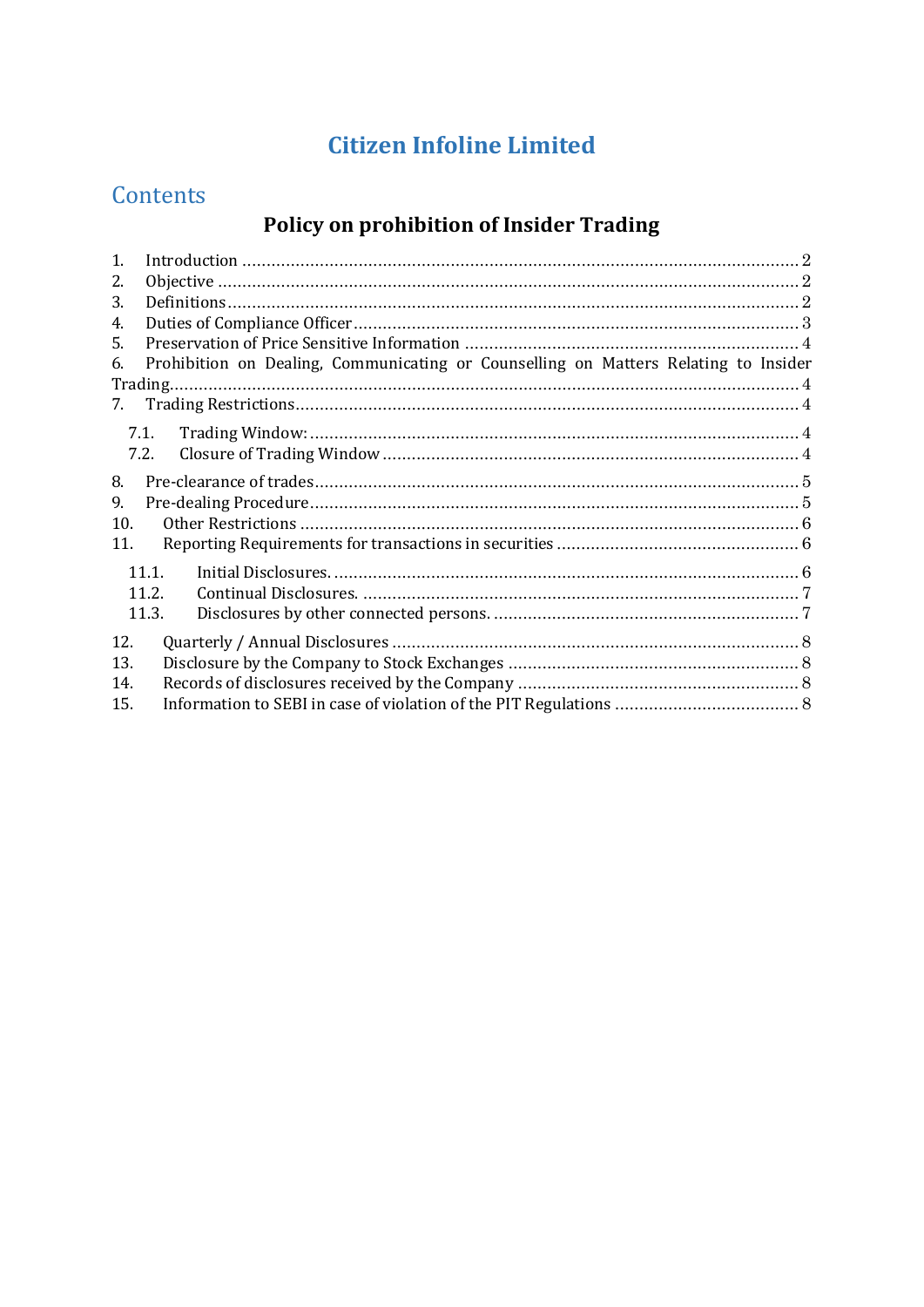## **Policy on Prohibition of Insider Trading**

## <span id="page-1-0"></span>1. Introduction

The Securities and Exchange Board of India ("SEBI") notified the SEBI (Prohibition of Insider Trading) Regulations, 2015 ("PIT Regulations") on January 15, 2015, which came into effect from May 15, 2015.

Pursuant to Regulation 4(2)(c)(iv) of the SEBI (Listing Obligations and Disclosure Requirements) Regulations, 2015, Dutron Polymers Limited (the "Company") is required to formulate a framework to avoid insider trading and abusive self-dealing ("Insider Trading Policy").

## <span id="page-1-1"></span>2. Objective

This Insider Trading Policy is enforced to maintain the highest ethical standards of dealing in securities of the Company by persons to whom it is applicable. The provisions of the Insider Trading Policy are designed to regulate, monitor and report trading by Insiders in the securities of the Company.

This code has been adopted by the Board of Directors (the "Board") at its meeting held and became effective from the date of listing of equity share of the Company with the Stock Exchanges.

### <span id="page-1-2"></span>3. Definitions

- "Insider Trading" shall have the meaning set forth in the Companies Act, 2013;
- "Insider" means any person who is or was a "Connected Person" or in possession of or having access to unpublished price sensitive information;
- 
- "Compliance Officer" means the Officer appointed by the Board of Directors at its meeting;<br>• "Confidential Information" shall mean any information which is directly or indirectly • "Confidential Information" shall mean any information which is directly or indirectly related to the Company and associate companies and which is not available to the general public or which is proprietary in nature and includes Unpublished Price Sensitive Information as defined under the Insider Trading Regulations;
- "Connected Persons" means: any person who is or has during the six months prior to the concerned act been associated with a company, directly or indirectly, in any capacity including by reason of frequent communication with its officers or by being in any contractual, fiduciary or employment relationship or by being a director, officer or an employee of the company or holds any position including a professional or business relationship between himself and the company whether temporary or permanent, that allows such person, directly or indirectly, access to unpublished price sensitive information or is reasonably expected to allow such access.

Without prejudice to the generality of the foregoing, the persons falling within the following categories shall be deemed to be connected persons unless the contrary is established, -

- an immediate relative of connected persons specified above; or
- a holding company or associate company or subsidiary company; or
- an intermediary as specified in section 12 of the Act or an employee or director thereof; or
- an investment company, trustee company, asset management company or an employee or director thereof; or
- an official of a stock exchange or of clearing house or corporation; or
- a member of board of trustees of a mutual fund or a member of the board of directors of the asset management company of a mutual fund or is an employee thereof; or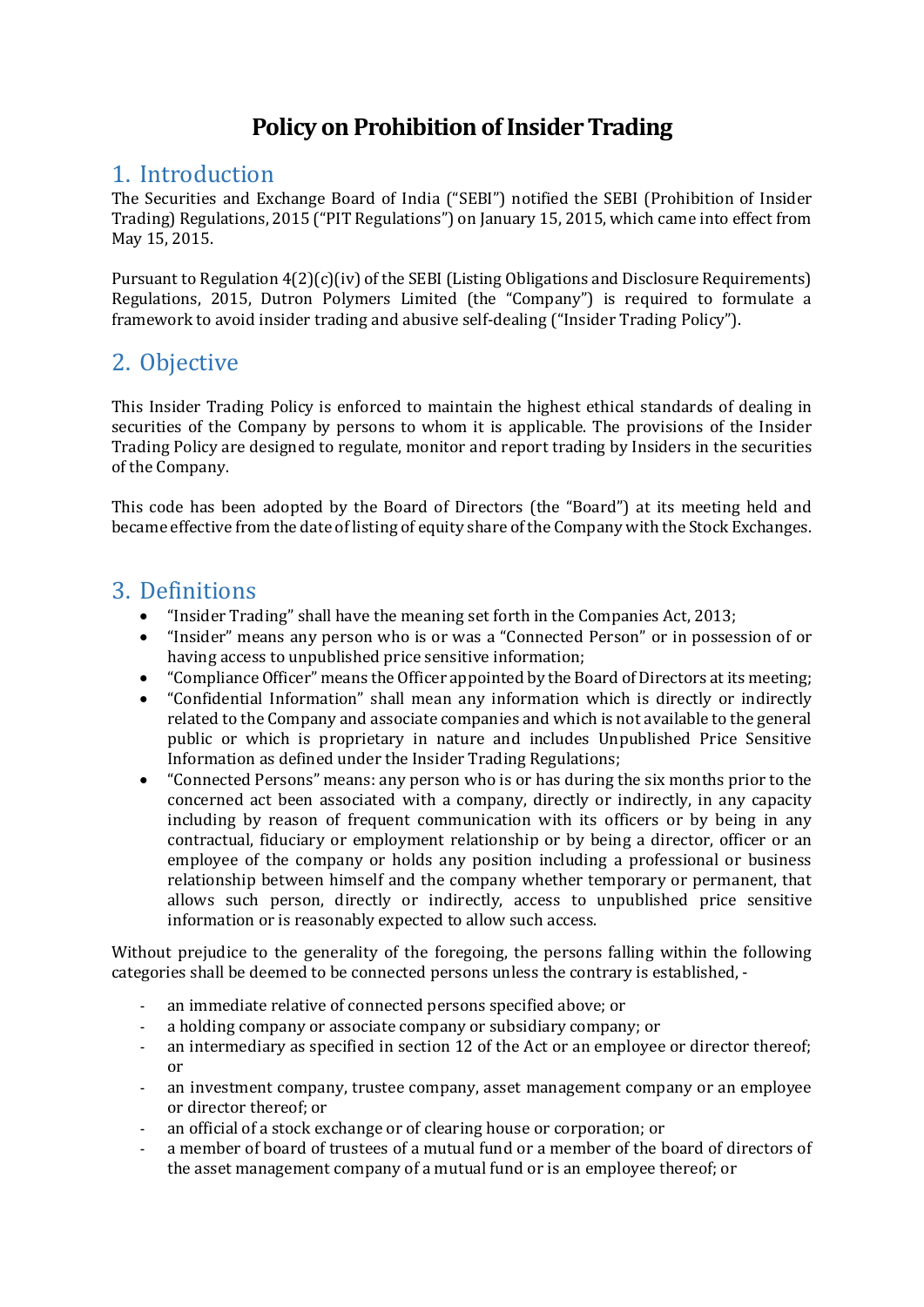- a member of the board of directors or an employee, of a public financial institution as defined in section 2 (72) of the Companies Act, 2013; or
- an official or an employee of a self-regulatory organization recognised or authorized by the Board; or
- a banker of the company; or a concern, firm, trust, Hindu undivided family, company or association of persons wherein a director of a company or his immediate relative or banker of the company, has more than ten per cent. of the holding or interest;

#### • "Insider"means any person who is:

- a connected person; or
- in possession of or having access to unpublished price sensitive information;
- "Prohibited Period" means the period effective from the date on which the Company sends intimation to the Stock Exchange advising the date of the Board Meeting, up to 24 hours after the price sensitive information is submitted to the Stock Exchange.
- "Unpublished Price Sensitive Information" means any information, relating to a company or its securities, directly or indirectly, that is not generally available which upon becoming generally available, is likely to materially affect the price of the securities and shall, ordinarily including but not restricted to, information relating to the following: –
- financial results;<br>- dividends:
- dividends;
- change in capital structure;
- mergers, de-mergers, acquisitions, delistings, disposals and expansion of business and such other transactions;
- changes in key managerial personnel; and
- material events in accordance with the listing agreement.

### <span id="page-2-0"></span>4. Duties of Compliance Officer

- (a) She shall maintain a record of designated employees and any changes made to the list of Connected Persons.
- (b) She may in consultation with the CEO / Board of Directors and shall as directed by the Board, specify Prohibited Period from time to time and immediately make an announcement thereof to all concerned.
- (c) She shall maintain a record of Prohibited Period specified from time to time.
- (d) She shall be responsible for setting forth policies, procedures, monitoring adherence to the rules for the preservation of Price Sensitive Information, pre-clearing of Designated Employees and their dependents' trades, monitoring of trades and the implementation of the Code of Conduct under the overall supervision of the Board of the Company.
- (e) She shall maintain records of all the declarations submitted in the appropriate form given by the Directors, Officers, and Designated Employees for a minimum period of three years.
- (f) She shall place before the CEO / Board of Directors, on a monthly basis all the details of the dealing in the securities by Designated Employees, Directors, Officers of the Company and the accompanying documents that such persons had executed under the pre-dealing procedure as envisaged in these rules.
- (g) She shall from time to time inform the Stock Exchanges of any Price Sensitive Information on immediate basis.
- (h) She shall intimate to all Stock Exchanges on which the securities of the Company are listed the relevant information received.
- (i) She shall be responsible for overseeing and coordinating disclosure of Price Sensitive Information to Stock Exchanges, analysts, shareholders and media and educating staff on disclosure policies and procedure and report to the CEO / Board of Directors.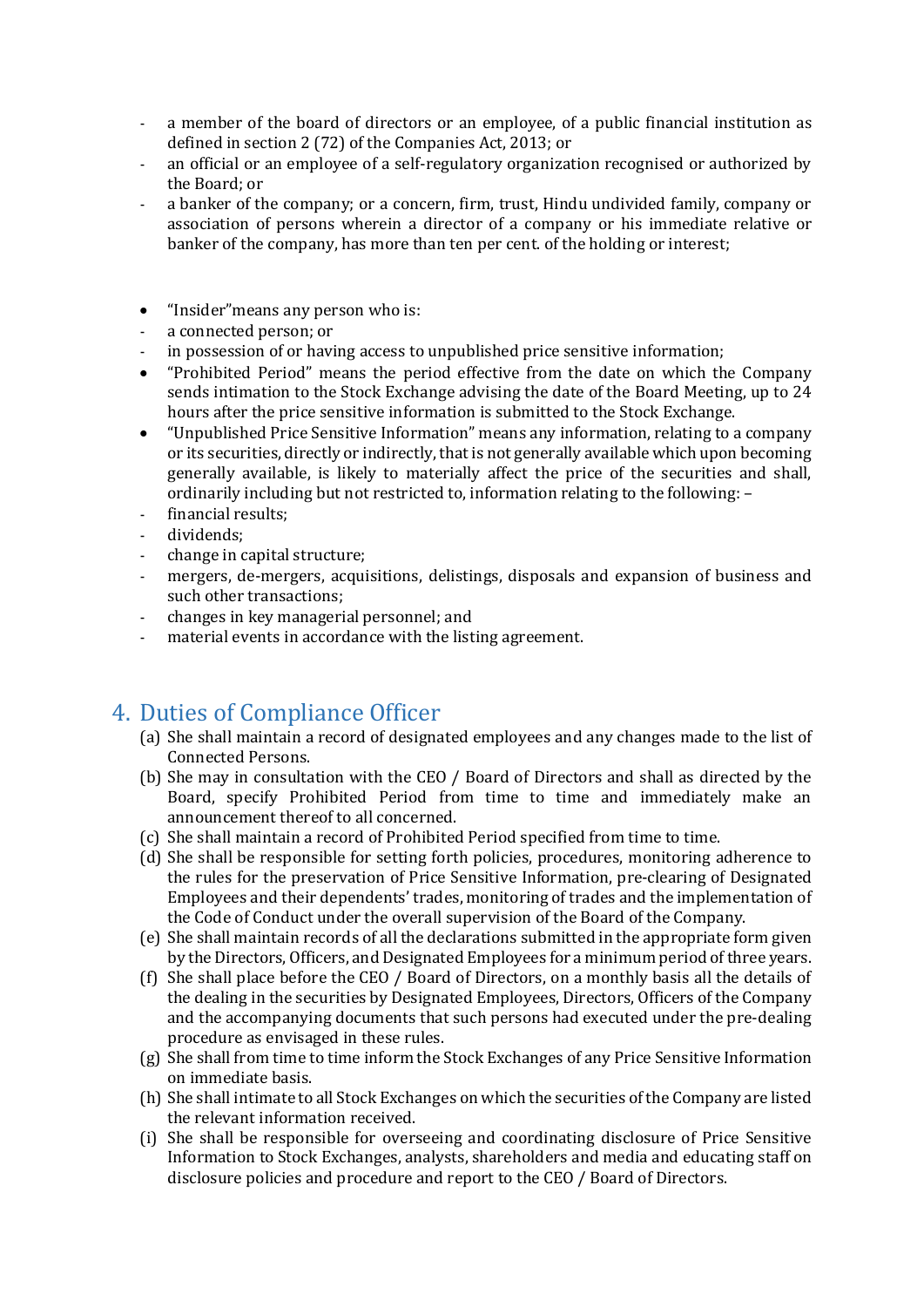(j) She shall inform SEBI of any violation of the PIT Regulations within 7 days of knowledge of violation.

## <span id="page-3-0"></span>5. Preservation of Price Sensitive Information

Directors, Designated Employees, Officers shall maintain the confidentiality of all Price Sensitive Information. Employees / Directors shall not pass on such information to any person directly or indirectly by way of making a recommendation for the purchase or sale of securities. Following practices should be followed in this regard:

• Need to know

Unpublished Price Sensitive Information is to be handled on a "need to know" basis, i.e., Price Sensitive Information should be disclosed only to those within the Company who need the information to discharge their duty and whose possession of such information will not give rise to a conflict of interest or appearance of misuse of information.

• Limited access to confidential information

Files containing confidential information shall be kept secure. Computer files must have adequate security of login and pass word, etc. Files containing confidential information should be deleted / destroyed after its use. Shredder should be used for the destruction of physical files.

## <span id="page-3-1"></span>6. Prohibition on Dealing, Communicating or Counselling on Matters Relating to Insider Trading

No Insider shall:

- (a) either on his own behalf, or on behalf of any other person, deals in securities of the Company when in the possession of any unpublished price sensitive information; or
- (b) communicates, counsel or procures, directly or indirectly any unpublished price sensitive information to any person. However, these restrictions shall not be applicable to any communication required in the ordinary course of business or under any law.

### <span id="page-3-2"></span>7. Trading Restrictions

All Directors / Officers and designated employees of the Company shall be subject to trading restrictions as enumerated below:-

#### 7.1.Trading Window:

<span id="page-3-3"></span>The period prior to declaration of Price Sensitive Information is particularly sensitive for transactions in the Company's securities. This sensitivity is due to the fact that the Directors, Officers and Designated Employees will, during that period, often possess unpublished price sensitive information. During such sensitive times, the Directors, Officers and Designated Employees will have to forego the opportunity of trading in the Company's securities. The Directors, Officers and Designated Employees of the Company shall not deal in the securities of the Company when the trading window is closed. The period during which the trading window is closed shall be termed as prohibited period.

#### <span id="page-3-4"></span>7.2. Closure of Trading Window

The trading window shall be, inter alia, closed at the time of: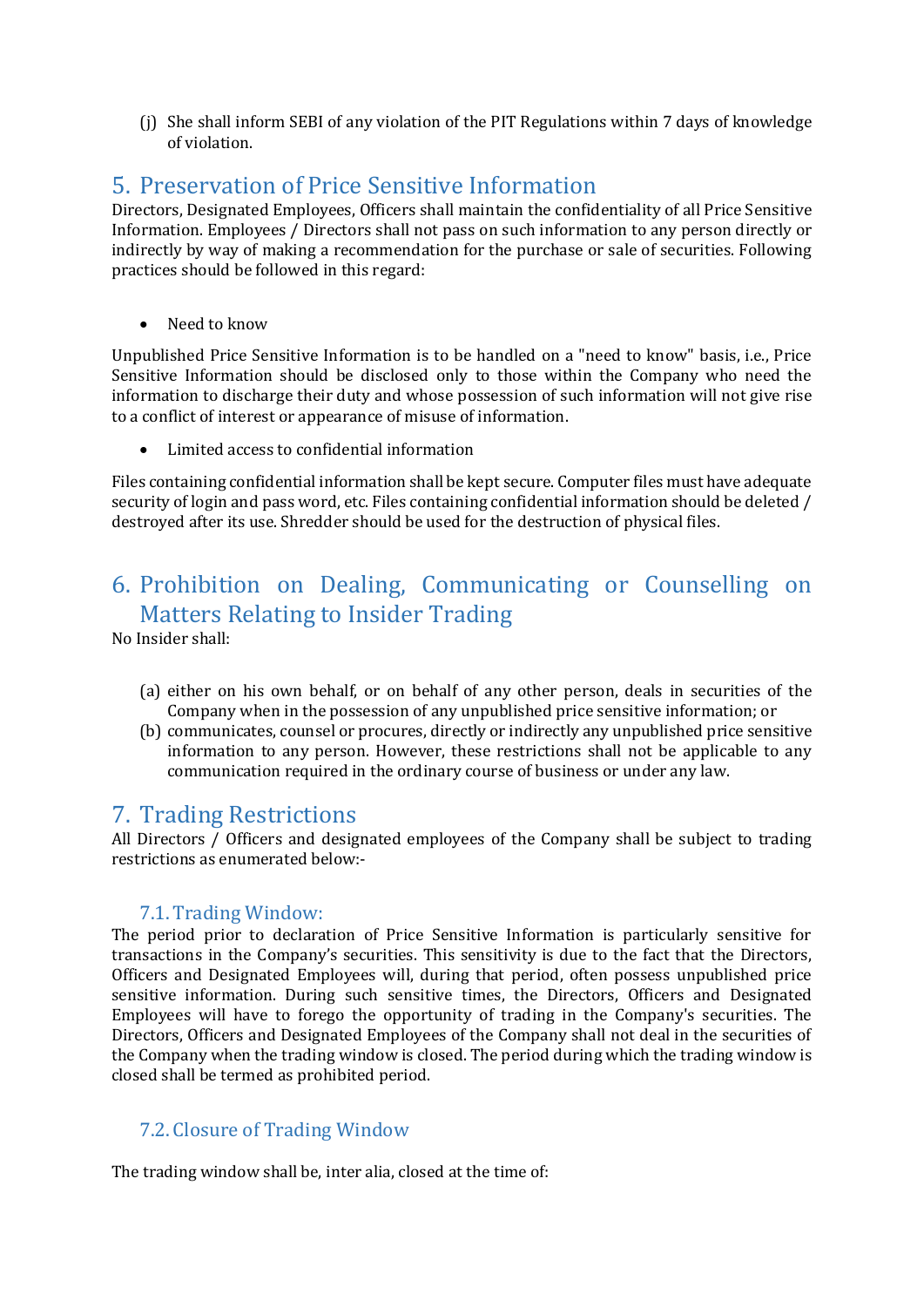- Declaration of Financial results (quarterly, half-yearly and annual);<br>• Declaration of dividends (interim and final):
- Declaration of dividends (interim and final);
- Issue of securities by way of public / rights / bonus, etc.;
- Any major expansion plans or execution of new projects;
- Amalgamation, mergers, takeovers and buy-back;
- Disposal of whole or substantially whole of the undertaking;<br>• Any changes in policies plans or operations of the Company of
- Any changes in policies, plans or operations of the Company disruption of operations due to natural calamities;
- Commencement of any new commercial production/commercial operations where the contribution there from is likely to exceed 5% of the total turnover of the Company during that financial year;
- Developments with respect to changes in pricing/ realisation on goods and services arising out of changes in government policy;
- Litigation/dispute with a material impact;
- Revision of credit ratings assigned to any debt or equity instrument of the Company;
- Any information which, if disclosed, in the opinion of the person disclosing the same is likely to materially affect the prices of the securities of the Company;

The period of closure shall be effective from the date on which the Company sends intimation to Stock Exchange advising the date of the Board Meeting, up to 24 hours after the Price sensitive information is submitted to the Stock Exchange.

The trading window shall be opened 24 hours after the Price Sensitive Information is made public.

All Directors, Officers, Designated Employees of the Company shall conduct all their dealings in the securities of the Company only during the free period and shall not deal in any transaction involving the purchase or sale of the Company's securities during the prohibited periods or during any other period as may be specified by the Company from time to time.

In case of ESOPs, exercise of option may be allowed in the period when the trading window is closed. However, sale of shares allotted on exercise of ESOPs shall not be allowed when trading window is closed.

## <span id="page-4-0"></span>8. Pre-clearance of trades

All Directors, Officers, Designated Employees of the Company who intend to deal in the securities of the Company during free period in excess of 25,000 Securities in number shall pre-clear the transactions as per the pre-dealing procedure as described hereunder. The Company Secretary is authorised to change the number of Securities from time to time.

## <span id="page-4-1"></span>9. Pre-dealing Procedure

- 9.1. An application for pre-clearance of trade may be made in Form 'A' to the Compliance Officer along with an undertaking in favour of the Company by such Designated Employee, Director, Officer incorporating, inter alia, the following clauses, as may be applicable
	- 9.1.1.That the employee/ director/officer does not have any access or has not received Price Sensitive Information up to the time of signing the undertaking.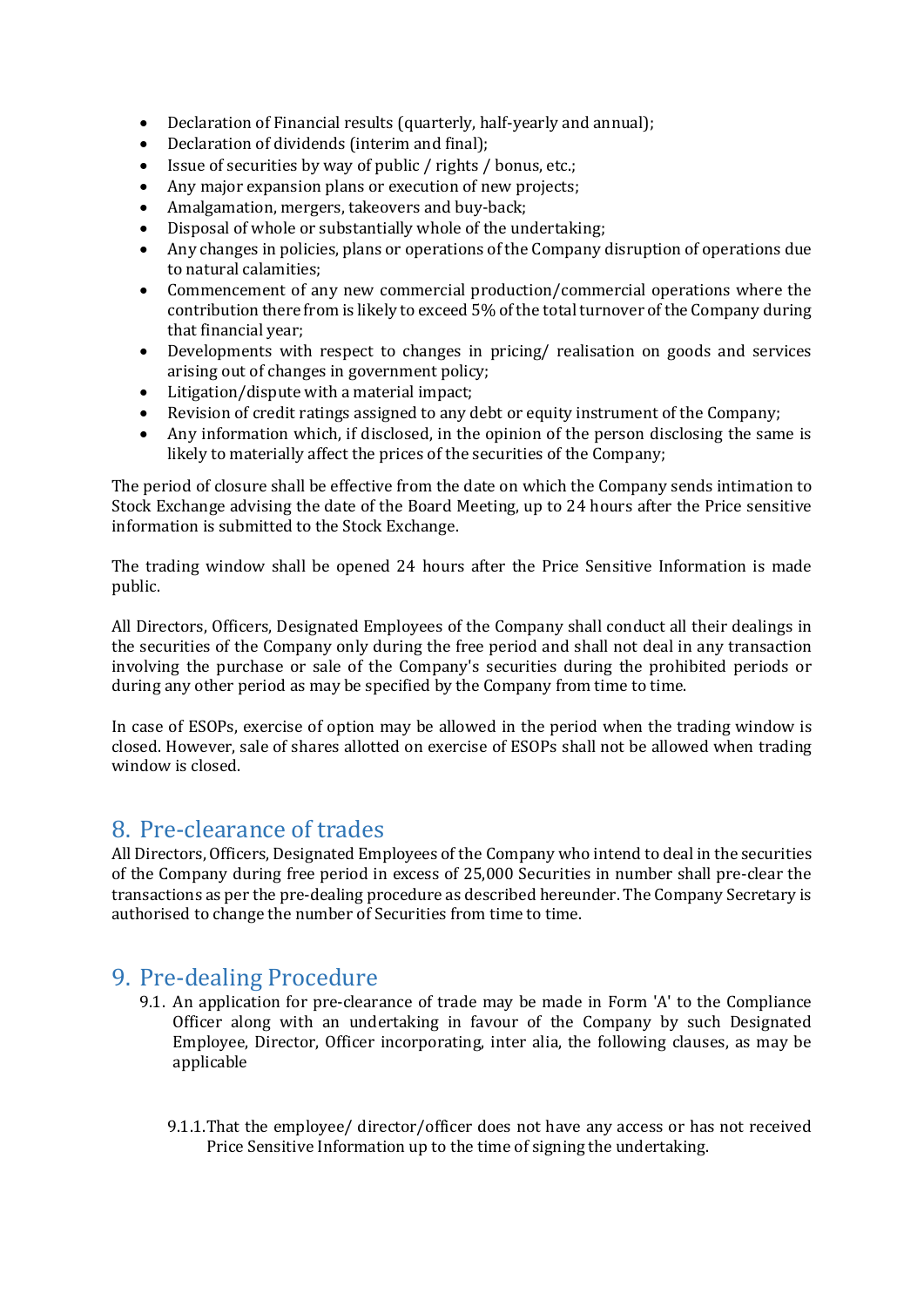- 9.1.2.That in case the Designated Employee, Director, Officer has access to or receives Price Sensitive Information after the signing of the undertaking but before the execution of the transaction he or she shall inform the Compliance Officer of the change in his position and that he or she would completely refrain from dealing in the securities of the company till the time such information becomes public in the securities of the Company till the time such information becomes public.
- 9.1.3.That he or she has not contravened the code of conduct for prevention of insider trading as notified by the Company from time to time.
- 9.1.4.That he or she has made a full and true disclosure in the matter.
- 9.2. The Compliance Officer shall on receiving an application provide the Director, Officer, and Designated Employee with an acknowledgement on the duplicate of the application.
- 9.3. The Compliance Officer shall grant approval within 2 days from the date of acknowledgement.
- 9.4. The Compliance Officer shall retain copies of all applications and acknowledgements.
- 9.5. In exceptional circumstances consent may not be given if the Compliance officer is of the opinion that the proposed deal is on the basis of possession of any Unpublished Price Sensitive information. There shall be no obligation to give reasons for any withholding of consent.
- 9.6. If so requested by the Compliance Officer, Director, Officer, Designated Employee must ensure that his stockbroker is authorised to disclose to the Company all matters relevant to his share dealings.

# <span id="page-5-0"></span>10. Other Restrictions<br>10.1. All Directors, Office

- 10.1. All Directors, Officers, Designated Employees shall execute their order in respect of securities of the Company within one week after the approval of pre-clearance is given. If the order is not executed within one week after the approval is given, the Directors, Officers, and Designated Employees must pre clear the transaction again. All Directors, Officers, Designated Employees shall hold their investments in securities for a minimum period of 30 days irrespective of mode of acquisition in order to be considered as being held for investment purposes.<br>10.2. The holding period sha
- The holding period shall also apply to subscription in the primary market (IPOs). In the case of IPOs, the holding period would commence when the securities are actually allotted.<br>10.3. In
- 10.3. In case the sale of securities is necessitated by personal emergency, the Compliance Officer may waive the holding period after recording in writing his or her reasons in this regard. An application for waiver of holding period shall be made to the Compliance Officer in Form 'B'.

#### <span id="page-5-1"></span>11. Reporting Requirements for transactions in securities

The following disclosures shall be made to the Compliance Officer:

#### <span id="page-5-2"></span>11.1. Initial Disclosures.

Every Promoter, Key Managerial Personnel and Director shall disclose to the Company within thirty days of the Regulations taking effect their respective holding of the Company's Securities as on the date of these Regulations taking effect in the form prescribed by the Securities and Exchange Board of India and as amended from time to time;

Every person on appointment as a Key Managerial Personnel or a Director of the Company or upon becoming a Promoter shall disclose their respective holding of the Securities of the Company, as on the date of appointment or upon becoming a Promoter, to the Company within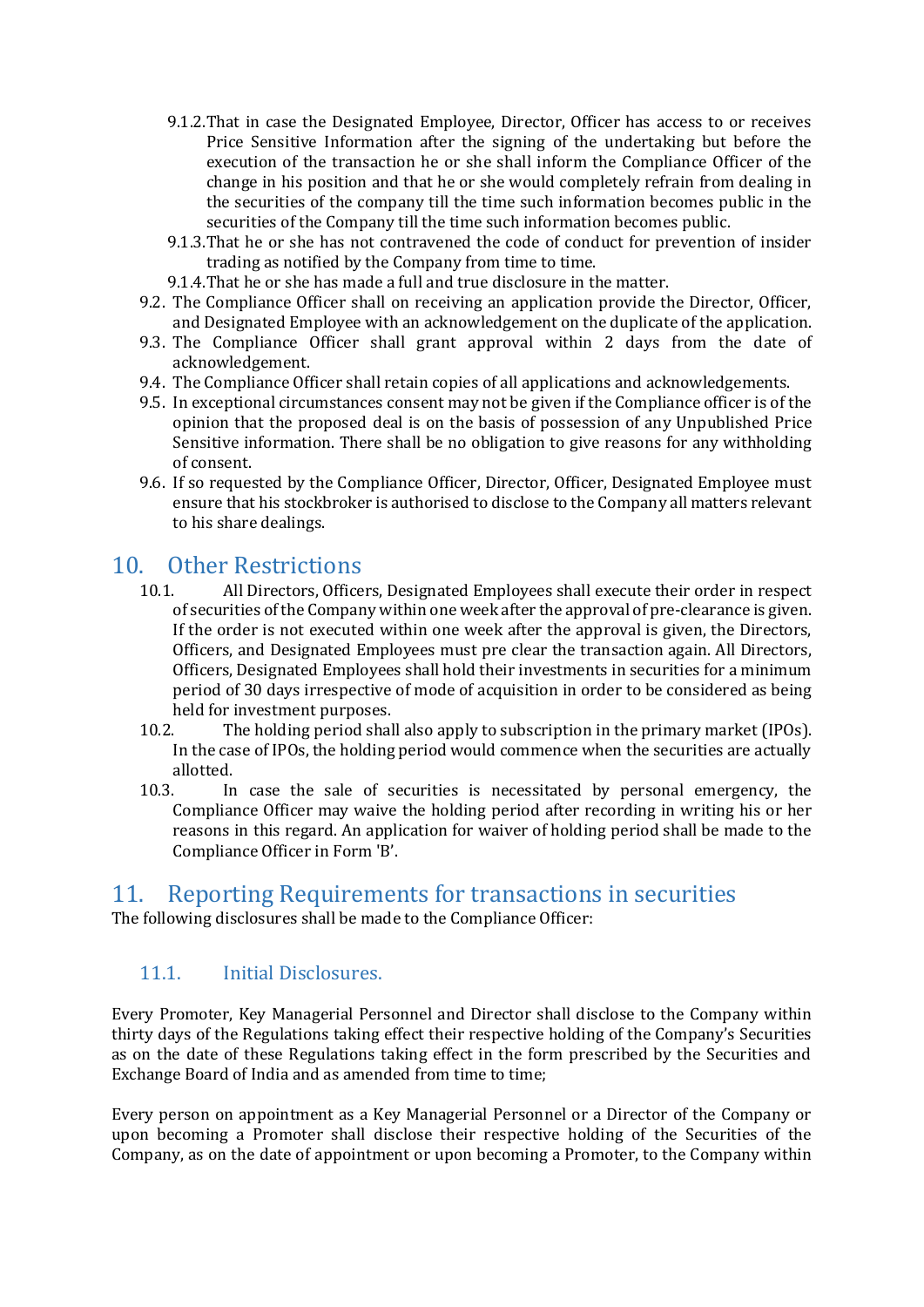seven days of such appointment or becoming a promoter in the form prescribed by the Securities and Exchange Board of India and as amended from time to time.

#### <span id="page-6-0"></span>11.2. Continual Disclosures.

Every Promoter, Employee and Director of the Company shall disclose to the Company the number of such Securities acquired or disposed of within two trading days of such transaction if the value of the Securities traded, whether in one transaction or a series of transactions over any calendar quarter, aggregates to a traded value in excess of Rs.1.00 million or such other value as may be specified in the form prescribed by the Securities and Exchange Board of India and as amended from time to time;

The Company shall notify the particulars of such Trading to the stock exchanges on which the Company's Securities are listed within two trading days of receipt of the disclosure or from becoming aware of such information in the form prescribed by the Securities and Exchange Board of India and as amended from time to time.

#### 11.3. Disclosures by other connected persons.

<span id="page-6-1"></span>The Company may, at its discretion, require any other Connected Person or class of Connected Persons to make disclosures of holdings and trading in Securities of the Company in such form prescribed by the Securities and Exchange Board of India and as amended from time to time and at such frequency as may be determined by the Company in order to monitor compliance with the Regulations.

• Initial Disclosures in Form I

Every existing Director, Officer and Designated Employee of the Company and newly joined Director, Officer and Designated Employee of the Company on being appointed as such shall disclose to the Company, in Form 'I' , the number of Securities or voting rights in the Company held by him and their dependent family members. The existing Director, Officer and Designated Employee of the Company have to make disclosure on or before date specified by the Compliance Officer and newly appointed Director, Officer and Designated Employee have to make disclosure within 2 working days of becoming a Director or Officer or Designated Employee of the Company.

• Continual Disclosures

Every Director, Officer and Designated Employee of the Company shall disclose to the Company, in Form 'F', the number of shares or voting rights in the Company held by him and change in his shareholding or voting rights from the last disclosure made under this Clause , if such change exceeds Rupees Five lakh in value or 25,000 shares or 1% of the total shareholding or voting rights, whichever is lower or any revised limits notified by SEBI from time to time. "Change" means a net change arrived at after taking netting off purchases and sale of securities.

The aforesaid disclosure has to be made within 2 working days of:-

- the receipt of intimation of allotment of shares; or
- the acquisition or sale of shares or voting rights as the case may be

The disclosures under this Clause shall be sent to the Compliance Officer / Company Secretary of the Company.